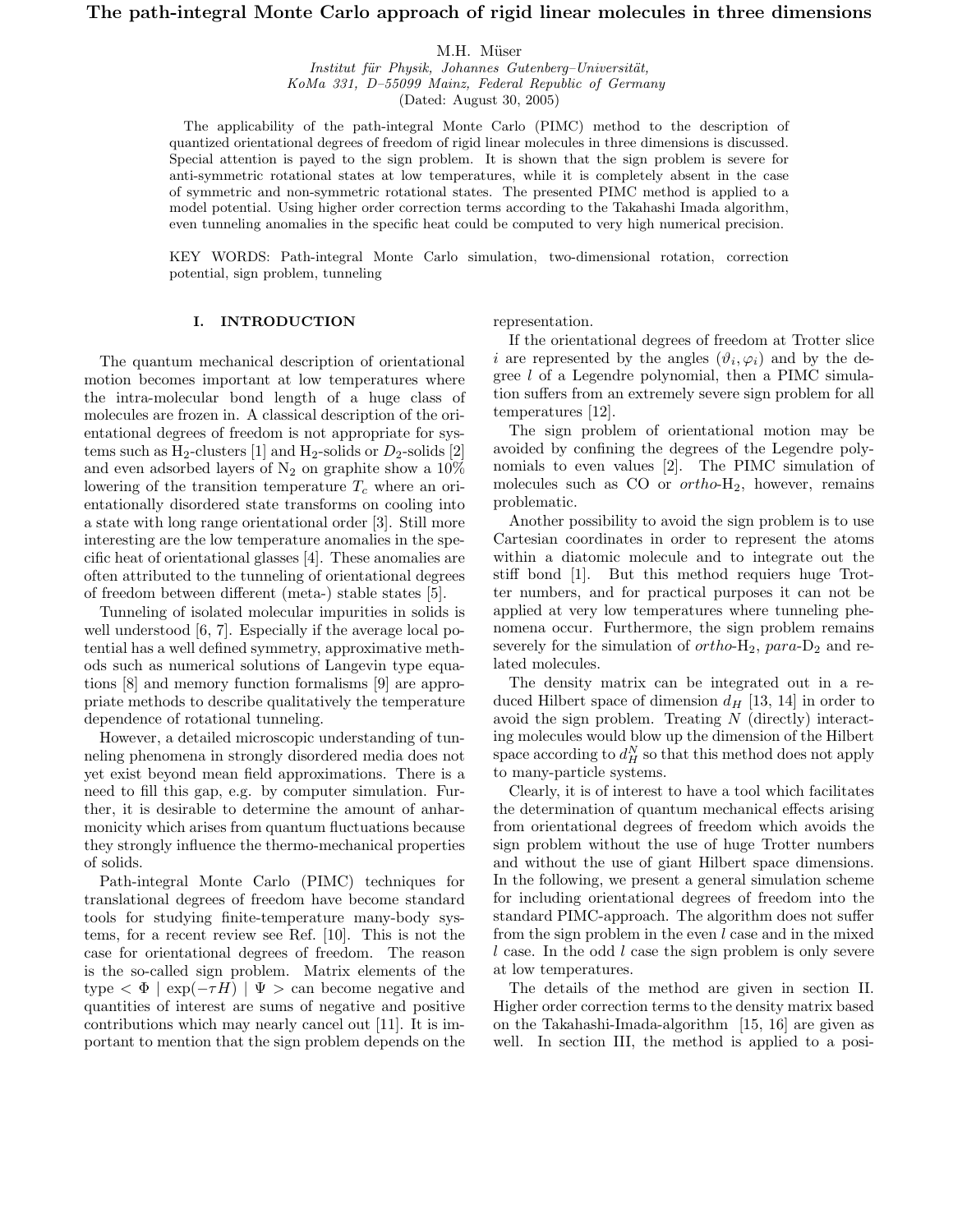tionally fixed rotator in a static cubic potential. The simulation results are compared to "exact" results. In the last section, we summarize, and the applicability of the presented method to the simulation of many-rotator systems is discussed.

## II. PIMC OF ORIENTATIONAL DEGREES OF FREEDOM

#### A. General Remarks

We consider first the partition function  $Z(\beta)$  =  $Tr{\exp(-\beta \hat{H})}$  which can be expressed as

$$
Z(\beta) = \lim_{P \to \infty} \text{Tr} \left\{ \left( e^{-\beta \hat{T}/P} e^{-\beta \hat{V}/P} \right)^P \right\},\qquad(1)
$$

where  $\hat{T}$  and  $\hat{V}$  are the operators of the kinetic energy and the potential energy respectively.  $P$  is called the Trotter number. This decomposition of the density operators leads to the PIMC approach in which one quantum mechanical point particle can be represented by a chain of P "classical" beads [17]. Linear molecules would rather have to be visualized by spillikin-sticks than by beads, of course. The statistical weight of one configuration is then given by the product of matrixes

$$
\tilde{K}_{i\ i+1} = \langle \phi_i \mid e^{-\beta \hat{T}_{\text{rot}}/P} e^{-\beta \hat{T}_{\text{trans}}/P} e^{-\beta \hat{V}/P} \mid \phi_{i+1} \rangle \tag{2}
$$

with  $\phi_i$  > the state of the system at Trotter slice *i*. Without any loss of generality, we consider a system that consists of only one linear molecule. For details of the PIMC method, see e.g. Ref. [18].

If the real space representation is chosen in order to work out the trace in Equation (1), the only Boltzmann factor in Equation (2) that can become negative is the one that is associated with the rotational kinetic energy:

$$
K_{i\,i+1}^{(\text{rot})} = \langle \underline{n}_i | \exp(-\beta \underline{\hat{L}}^2 / 2\theta P) | \underline{n}_{i+1} \rangle, \qquad (3)
$$

where  $\underline{L}$  is the operator of the angular momentum,  $\underline{n}_i$ a normalized vector indicating the orientation of the molecule at the Trotter slice i, and  $\theta$  the moment of inertia.  $K_{i,i+1}^{(\text{rot})}$  can also be expressed as:

$$
K_{i\,i+1}^{(\text{rot})} = \sum_{l} \sum_{m=-l}^{l} \langle \underline{n}_i | Y_{lm} \rangle \langle Y_{lm} | \underline{n}_{i+1} \rangle
$$
  
 
$$
\times \exp[-\beta l(l+1)B/P], \qquad (4)
$$

where  $| Y_{lm} \rangle$  denotes a state of the standard representation and  $B = \hbar^2/2\theta$  is the rotational constant. Using the addition theorem for spherical harmonics, we get the final form for  $K_{i,i+1}^{(\text{rot})}$ :

$$
K_{i\,i+1}^{(\text{rot})} = \sum_{l} \frac{2l+1}{4\pi} P_l(\cos \gamma_i) \, \exp[-\beta l(l+1)B/P], \tag{5}
$$

with  $P_l(\cos \gamma)$  the Legendre polynomial of degree l and  $\cos(\gamma_i) = \underline{n}_i \underline{n}_{i+1}$ . For finite temperatures,  $\beta > 0$ , the sum obviously converges. Note that the sum in Equation (5) corresponds to a Gaussian integral if the orientational degrees of freedom are replaced by translational ones.

The sum over l in Equation (5) can not be carried out analytically. Hence, it seems convenient to introduce a new variable  $l_i$  that characterizes the degree of the Legendre polynomial of the molecule at Trotter slice  $i$ . Thus, the internal energy U becomes

$$
U = \left\langle \frac{1}{P} \sum_{i=1}^{P} [\Theta l_i (l_i + 1) + V(\vartheta_i, \varphi_i)] \right\rangle
$$
 (6)

and the specific heat can be calculated using the standard fluctuation formula [19]. However, a severe sign problem is encountered, and even at high temperatures the average sign is close to zero for non-symmetric rotator states [12].

Although  $K_{i,i+1}^{(\text{rot})}$  might not be accessible analytically, it can be computed numerically to very high precision and then be tabulated on a fine grid. Only one function needs to be stored at each effective temperature PT in order to compute the Boltzmann weight, while in the case where the degree l of the Legendre polynomial is a "Monte Carlo variable", a large set of Legendre polynomials has to be stored.

In Fig. 1, we show  $K_{i,i+1}^{(rot)}$  as a function of  $\gamma$  for  $\beta B/P = 0.1$  in the three different cases: (i) the sum is confined to even l-values (symmetric rotational states) as this would have to be done for the simulation of para- $H_2$ . (ii) even and odd values of l are considered (nonsymmetrical rotational states). This is necessary in a simulation of heteronuclear molecules such as CN. (iii) the sum is restricted to odd l-values (anti-symmetric rotational states) as in the case of  $ortho-H<sub>2</sub>$ .

For even *l*-values  $K_{i,i+1}^{(rot)}$  is symmetric at  $\gamma = \pi/2$  and in the odd l-case it is anti-symmetric which leads to the sign problem for a Trotter number  $P > 2$ . In the even l case and in the mixed l case, the Boltzman factor, Equation (5), always remains positive, and hence no sign problem exists. These characteristics do not depend on temperature and Trotter number. For  $PT \gg B$ , the kernel  $K_{i,i+1}^{(\text{rot})}$  can even be approximated by the expression:

$$
K_{i\,i+1}^{(\text{rot})} \propto \exp\left(-P\gamma_i^2/4\beta B\right) \tag{7}
$$

The difference between  $K_{i,i+1}^{(\text{rot})}$  given in Equation (5) and  $K_{i,i+1}^{(\text{rot})}$  given in Equation (7) is so small that it could not be visualized in Fig. 1. Even on a logarithmic scale they differ so slightly when  $K_{i,i+1}^{(rot)}$  tends to zero that the difference seems to be of numerical nature. The even  $l$  case and the odd l case can be approximated as well by such a formular after implementation of the relevant symmetry operations  $K_{i,i+1}^{(\text{rot}, \hat{\pm})}(\gamma_i) = K_{i,i+1}^{(\text{rot})}(\gamma_i) \pm K_{i,i+1}^{(\text{rot})}(\pi - \gamma_i).$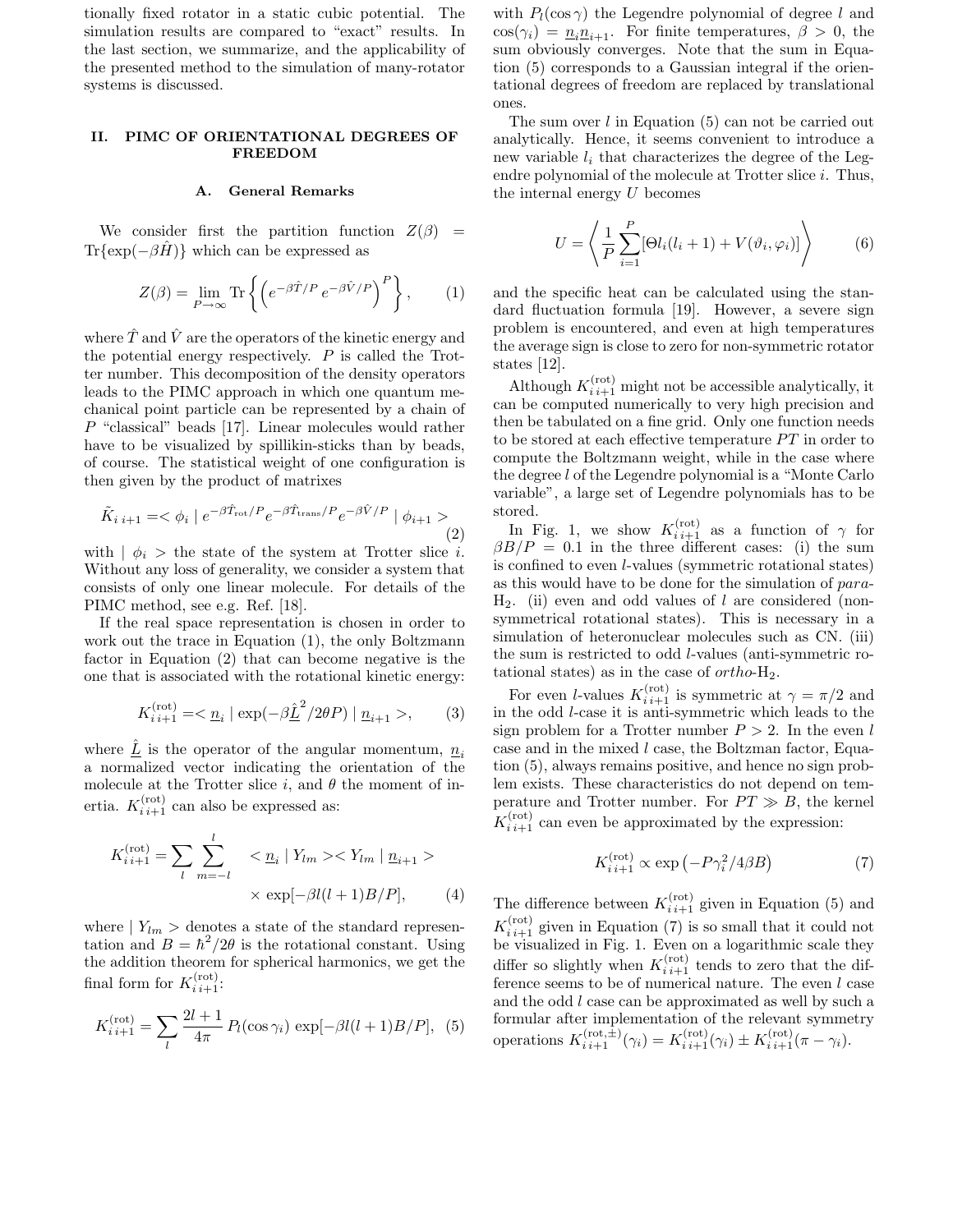

FIG. 1: Unnormalized Boltzman factor  $K_{i,i+1}^{(rot)}$  for  $\beta B = 0.1$ as a function of  $\gamma$ .

The internal energy can be calculated as the derivative of  $-\ln Z(\beta)$  with respect to  $\beta$ :

$$
U = \left\langle \frac{1}{P} \sum_{i=1}^{P} [T_i + V(\vartheta_i, \varphi_i)] \right\rangle
$$
  
with  

$$
T_i = \left( K_{i}^{(rot)} \right)^{-1} \sum_{l} \frac{2l+1}{4\pi} l(l+1)
$$

$$
\times P_l(\cos \gamma_i) \exp[-\beta l(l+1)B/P]. \tag{8}
$$

Other observables can be obtained in analogy to the procedures which are applied for the PIMC treatment of translational degrees of freedom.

#### B. The Odd l-Case

In the odd l case, the Boltzmann weight of the isomorphic classical picture can become negative and therefore one has to separate the average of an observable  $O_+$  when the sign  $\sigma$  of the Boltzman weight is positive from the average of  $O_-\$  when  $\sigma$  is negative [20, 21]. The expectation value  $\langle O \rangle$  of the observable is then

$$
\langle O \rangle = \frac{O_+ Z_+ - O_- Z_-}{Z_+ - Z_-},\tag{9}
$$

where  $Z_+$  and  $Z_-$  are the (positive valued) partition functions of the system with  $\sigma$  constrained to positive and negative values respectively.

In the "Monte Carlo language" this means

$$
\langle O \rangle = \lim_{M \to \infty} \sum_{i=1}^{M} \sigma_i O_i / \sum_{i=1}^{M} \sigma_i, \tag{10}
$$

where i enumerates the Monte Carlo steps and  $\sigma_i$  denotes the sign of the Boltzmann weight at Monte Carlo step i.

Clearly, the statistical treatment of a free antisymmetric rotator is trivial. In the context of the PIMC simulation, however, it is important to know the average sign  $\langle \sigma \rangle$  of the free anti-symmetric rotator as a function of temperature T and Trotter number P. Of course,  $\langle \sigma \rangle = 1$ for  $P = 1$  and  $P = 2$ .

For very high Trotter numbers and very low temperatures, the following procedure seems to be reasonable: the Markov chain which is generated for anti-symmetric rotational states resembles the one generated for nonsymmetric rotational states if we disregard inversion operations and if we only take into account configurations with positive Boltzmann weight. Hence,

$$
\langle O_{+} \rangle_{\text{anti-symmetric}} \approx \langle O \rangle_{\text{non-symmetric}}.\tag{11}
$$

Let us take the internal energy as the quantity of interest and let us make the ad-hoc assumption that  $\langle O_{-}\rangle$ anti–symmetric ≈  $-\langle O\rangle$ <sub>non–symmetric</sub>. We can then find an approximative expression for the average sign:

$$
\langle \sigma \rangle_{\text{anti-symmetric}} \approx \frac{U_{\text{non-symmetric}}}{U_{\text{anti-symmetric}}}.\tag{12}
$$

In Fig. 2 we show  $\sigma$  obtained by simulation of the free rotator in the limit  $P \to \infty$  as a function of temperature.  $\sigma$  as proposed in Equation (12) is inserted as well and we already add some results for the case where a strong symmetric but anisotropic potential is switched on. Equation (12) describes qualitatively the disappearance of the average sign and therefore  $\ln \langle \sigma \rangle \approx -B/k_BT$ at low temperatures. The existence of the potential alters the sign-problem considerably, fortunately for the better. This might be due to the effect that in symmetric potentials the level splitting between the (symmetric) groundstate and the (anti-symmetric) first exited state decreases with increasing potential strenght [7].

#### C. Higher Order Corrections

It is well known that a faster convergence to the quantum limit is obtained if the Trotter formula, Equation (1) is replaced by higher order approximants for the density matrix [22]. Very easy to implement is the approximant proposed by Imada and Takahashi [15, 16]:

$$
Z(\beta) = \lim_{P \to \infty} \text{Tr} \left\{ \left( e^{-\beta \hat{T}/P} e^{-\beta (\hat{V} + \hat{V}_c)/P} \right)^P \right\},\
$$

$$
\hat{V}_c = \frac{\beta^2}{24P^2} [\hat{V}, [\hat{T}, \hat{V}]].
$$
(13)

The convergence of expectation values such as internal energy  $U$  to the quantum limit is now proportional to  $(\beta/P)^4$  instead of the slow convergence proportional to  $(\beta/P)^2$ . Apart from terms that do not contribute to the partition function, the correction potential  $V_c$  defined in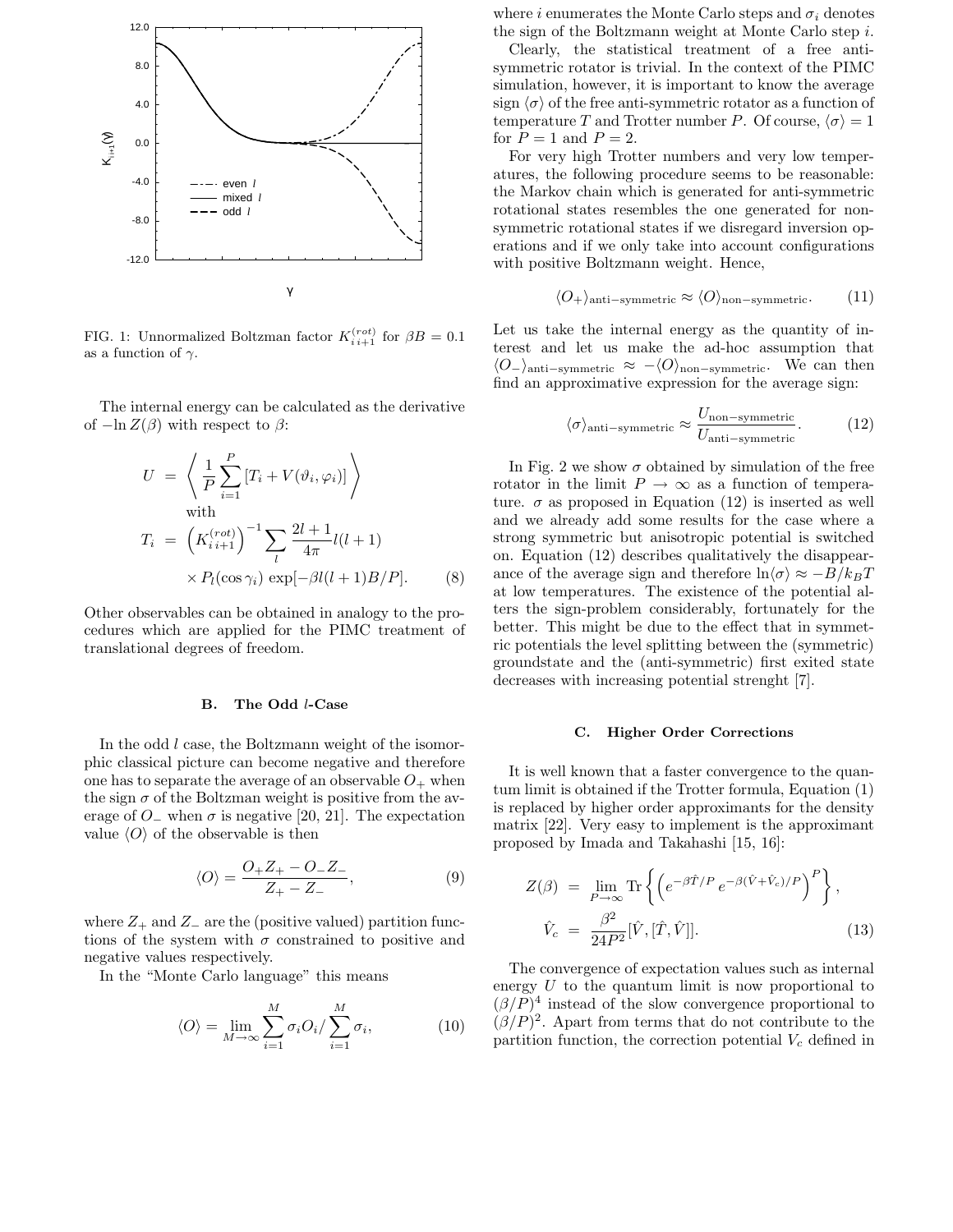

FIG. 2:  $\langle \sigma \rangle$  as a function of temperature; circles are numerical results for the free rotator, lines correspond to Equation (12).

Equation (13) becomes for orientational degrees of freedom

$$
\hat{V}_c = \frac{\beta^2 B}{12P^2} \left\{ \left( \nabla \hat{V} \right)^2 - \left[ \underline{n} \left( \nabla \hat{V} \right) \right]^2 \right\},\qquad(14)
$$

whith  $(x, y, z) = \underline{n}$  and  $\nabla = (\partial/\partial x, \partial/\partial y, \partial/\partial z)$ .

Again the internal energy can be calculated as the derivative of  $-\ln Z(\beta)$  with respect to  $\beta$ , and the same result is obtained as for translational degrees of freedom:

$$
U = \left\langle \frac{1}{P} \sum_{i=1}^{P} \left[ T_i + V(\vartheta_i, \varphi_i) + 3V_c(\vartheta_i, \varphi_i) \right] \right\rangle \tag{15}
$$

The averages of observables O which are diagonal in the real space representation have to be computed according to:

$$
\langle O \rangle = \langle \frac{1}{P} \sum_{i=1}^{P} O(\vartheta_i, \varphi_i) \rangle +
$$

$$
\frac{\beta^2 B}{P^2} \langle (\nabla V - n \nabla V) (\nabla O - n \nabla O) \rangle . (16)
$$

Note that extrapolation from averages obtained with finite Trotter number to the quantum limit further reduces the necessary Trotter number to be taken into account.

### III. APPLICATION OF THE METHOD TO A MODEL HAMILTONIAN

### A. Model Hamiltonian

The algorithm presented above has been applied to a single-particle potential which may be used to model a  $H_2$  or a  $N_2$  impurity in a fcc Ar-crystal [12, 23]. For the local potential we therefore chose the Devonshire potential [7]:

$$
V = \frac{3}{2}C\left(1 - x^4 - y^4 - z^4\right),\tag{17}
$$

where  $C$  is the minimal barrier height separating the classical stable orientations and  $(x, y, z) = n$  [23]. The correction potential is then given by

$$
V_c = 3B\left(\frac{\beta C}{P}\right)^2 \left[ \left(x^6 + y^6 + z^6\right) - \left(x^4 + y^4 + z^4\right)^2 \right].
$$
\n(18)

The following parameters were used in the simulations: We chose for the rotational constant  $B = 1$  and for the barrier height  $C = 40$ . This is quite an extreme case as long as small molecules are concerned, but the computational problem is the more challenging the more B and  $C$  differ.

The exact partition function and other thermodynamic quantities can easily be calculated for this single-particle problem using Equation (1) and choosing a sufficiently large Hilbert space spanned by the spherical harmonics  $Y_{lm}$  with  $-l \leq m \leq l$  and  $l \leq l_{max}$ . For temperatures  $k_BT \leq C$ , very good convergence of the specific heat is obtained with  $l_{max} = 21$ . For higher temperatures, larger l-numbers would be needed, but at such high temperatures the rotator resembles a free rotator which is a trivial problem.

## B. Computational and Exact Results

We concentrate on the observables internal energy U and specific heat  $c$  the latter of which is obtained by performing the derivative of  $U$  with respect to the temperature T.

The computational results have been obtained with the following procedure.  $U$  is computed by performing a Trotter scaling plot. At each temperature at least three different Trotter numbers  $P$  are investigated and the quantum limit  $U = \lim_{P \to \infty} U(T, P)$  is obtained from a fit of

$$
U(T, P) = U + \alpha(T)P^{-4},\tag{19}
$$

with U,  $\alpha(T)$  as fit parameters and  $U(T, P)$  the simulation results. Note that because of tunneling phenomena at very low temperatures, U is approached from above with increasing  $P$  and not from below as for "simple" anharmonic solids like a fcc-Ne-crystal [24]. The smallest Trotter number  $P_{\min}$  in a scaling plot was chosen such that  $P_{\min}T \geq 20$  K. The largest Trotter number  $P_{\max}$ was chosen  $P_{\text{max}} \approx P_{\text{min}}$ . The correction potential  $V_c$  is already fairly small when the tunneling effects set in with increasing  $\tilde{P}$ . Hence, the linearity of  $\tilde{U}(T,P)$  with  $P^{-4}$ must be waited for before the extrapolation to  $P = \infty$ can be carried out.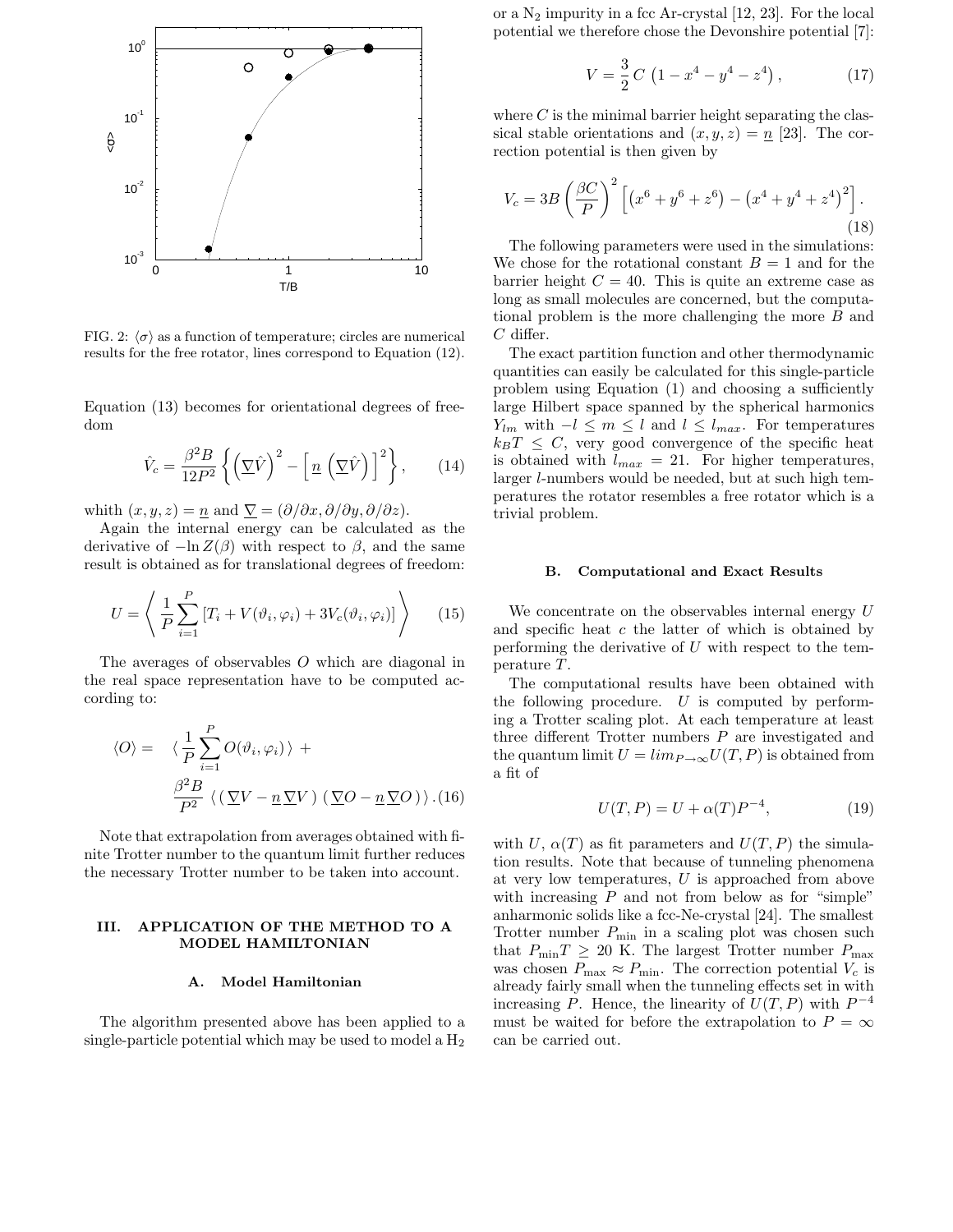

FIG. 3: Internal energy  $U$  of a rotator in a Heaviside potential for the three cases: (i) odd  $l$ , (ii) mixed  $l$  and (iii) even l. Lines are exact results, the symbols represent numerical values obtained by PIMC.

The specific heat  $c$  was calculated indirectly by first computing the internal energy at two different temperatures  $T_1$  and  $T_2$  where the Trotter numbers in the two runs were chosen such that the systematic errors remained nearly constant, namely  $P_1T_1 = P_2T_2$ . Then c was approximated according to  $c(\frac{T_1+T_2}{2}) \approx [U(T_1) U(T_2)/(T_1-T_2).$ 

One Monte Carlo (MC) step consists in making one local move of each spillikin stick and one global move of the whole chain. 192 rotators are set up in parallel in order to obtain good vectorization. In this way,  $10^8/P$ MC steps of the total system can be performed within 10 hours of CPU time on a Cray YMP. It turned out that only at thermal energies well below the rotational constant B this numerical effort was necessary. At  $T \approx$ 4B, where Trotter numbers  $P = 5, 6, 7$  are quite close to the quantum limit,  $10^5$  MC steps for relaxation and 10<sup>5</sup> MC steps for measurements are already sufficient to reduce the relative statistical error of  $U$  to 0.03%.

In Fig. 3, U is shown as a function of temperature for the three cases of even  $l$  values, odd  $l$  values and mixed  $l$ values. The numerical results are (nearly) identical with the "exact" results. The differences between the three above mentioned cases are clearly observed in the simulation.

At very low temperatures tunneling occurs if the potential barrier  $C$  is large in comparison with the rotational constant B because in this limit the problem is closely related to the one-dimensional  $\Phi^4$  potential from a statistical point of view. The tunneling should lead to a level splitting of the three "ground states" being smeared out orientations parallel to the  $x, y$  and z axis respectively. The level splitting leads to a peak of c at very low temperatures, while at intermediate tempera-



FIG. 4: Specific heat c as a function of temperature  $T$  for the mixed l case.

tures the system appears to be frozen in. This behavior is found in Fig. 4.

Note that the Debye anomaly of the classical simulation at  $T \approx 20$  is strongly reduced through quantum effects although  $B/C = 40$  should be considered as quite an extreme case. This might be an important result for the interpretation of specific heat data of orientational glasses [4].

## IV. CONCLUSIONS AND DISCUSSION

A new PIMC method for linear molecules has been presented in detail. It was shown that the sign problem has been absent for symmetric and non-symmetric rotational states. For anti-symmetric rotational states, evidence has been found that with increasing local potential the average sign gets shifted more and more to unity. Nevertheless, many-particle problems presumably can no more be adressed in the odd  $l$  case when the temperature is smaller or in the order of the rotational constant B. Isotope effects can therefore only be quantified by PIMC simulation if they are mass-induced by a changed anharmonicity but not if they are induced by altered exchange characteristics which presumably is only important for  $H_2$  and  $D_2$  solids (differences in the phase diagram of para-H<sup>2</sup> and HD as reported in Ref. [25] should nevertheless be accessible by the presented PIMC method). Note that often these anharmonic effects dominate the exchange effects, and even the isotope shift of He melting pressure can only be explained by anharmonicity effects [26, 27].

The simulations reproduce very well the exact results for the internal energy as a function of temperature, and even tunneling anomalies in the specific heat are captured for the given choice of  $B$  and barrier height  $C$ . The